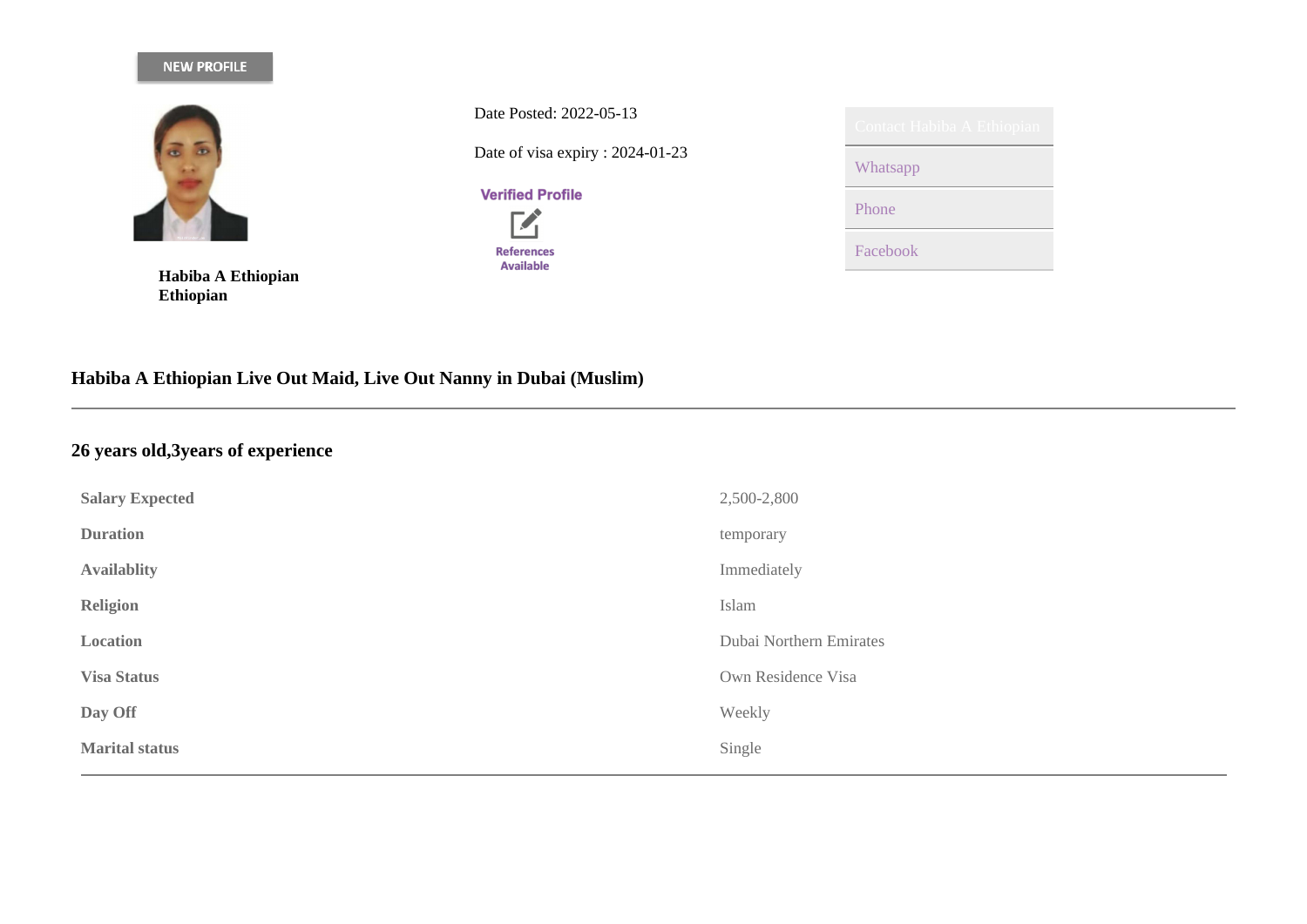#### **About Me**

Habiba is hardworking and flexible. She can work under pressure. She can assist in the kitchen. She is living in Sharjah and willing to relocate to Dubai areas. She has no vaccine yet. She prefer Sunday offday.

#### **Key Skills**

Live Out Maid Assist In Kitchen | Nanny-child Care

#### **Languages**

| Amharic                                        |  |  |
|------------------------------------------------|--|--|
|                                                |  |  |
|                                                |  |  |
|                                                |  |  |
|                                                |  |  |
| Excellent<br>Arabic<br>Good<br>English<br>Fair |  |  |

### **Employment History**

## **Employer 1**

| Date Started            |
|-------------------------|
| Date Ended              |
| Location                |
| Dubai                   |
| <b>Employer Profile</b> |
| Housemaid/nanny         |
| Reason for leaving      |
| Using her own visa      |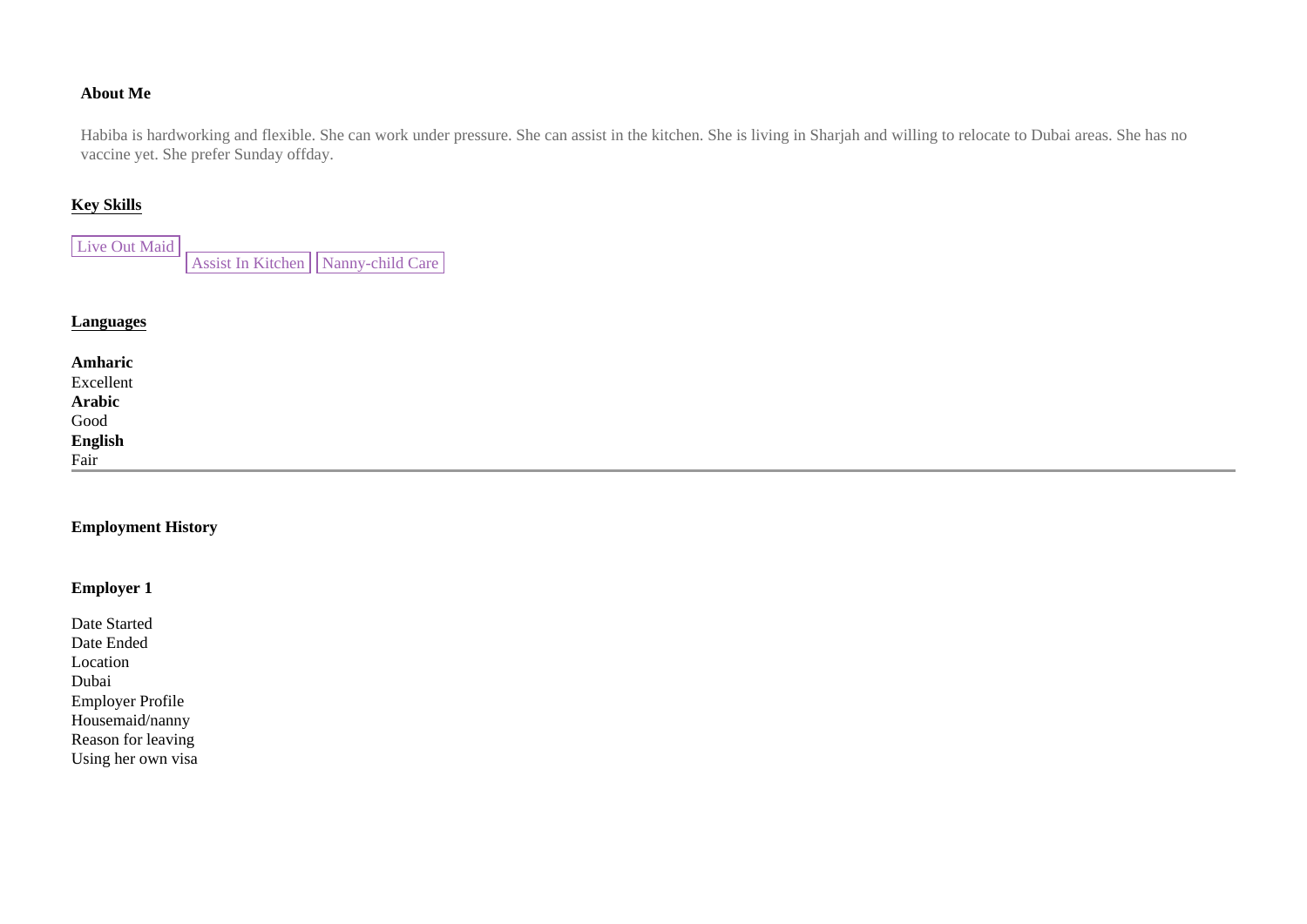Job Description

Moroccan family for 3 years.

Took care of 2 yrs old kid.

Assist the needs of the kid.

Playing with the kid.

Assist in the kitchen.

House cleaning.

Washing and ironing clothes.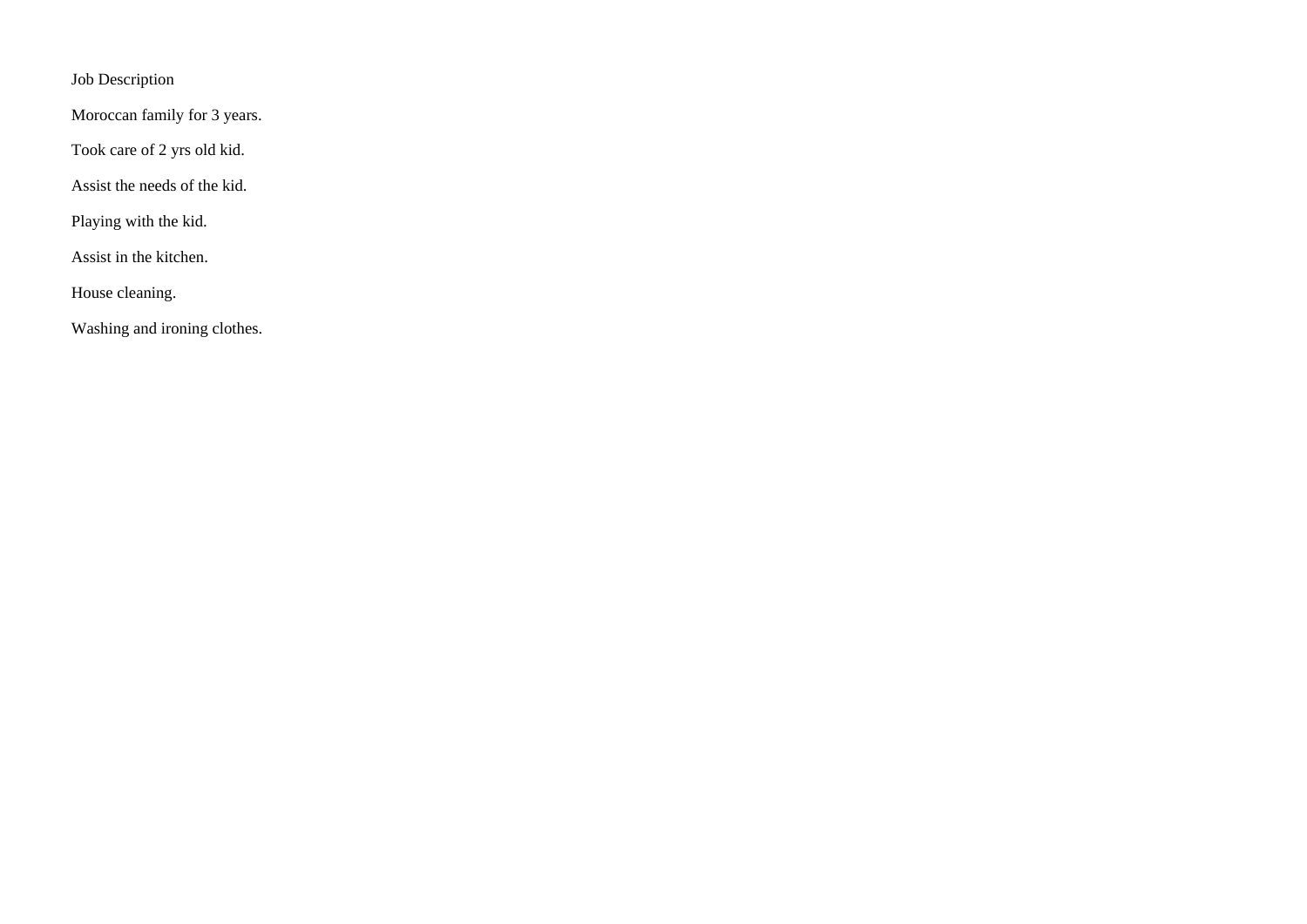## **Employer 2**

Date Started Date Ended Location Dubai Employer Profile Housemaid Reason for leaving Using her own visa

Job Description

Syrian family for 6 months.

Assist in the kitchen.

Cleaning the house.

Washing and ironing clothes.

| <b>Education Details</b>     |                  |
|------------------------------|------------------|
| <b>Highest Certification</b> | Secondary        |
| Date Obtained                |                  |
| Entity                       | Ethiopian School |
|                              |                  |